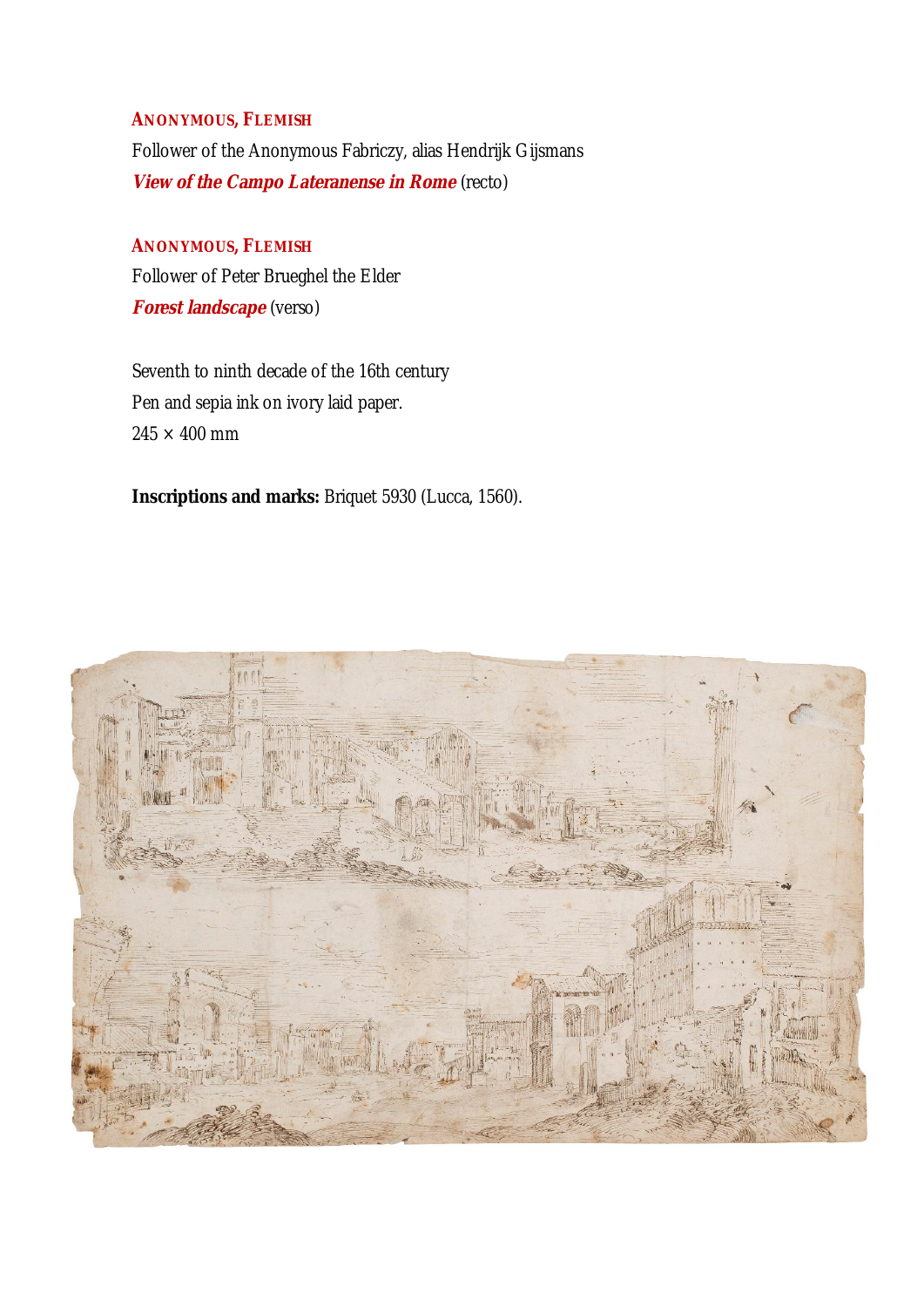

Verso

The drawing depicts a beautiful and very rare view of the Campo Lateranense, opposite the Basilica of St. John Lateran in Rome, dating from around the third quarter of the sixteenth century. The area is seen from two different points of view: the upper part depicts the buildings of the old Lateran Palace (the papal palace demolished by Pope Sixtus V in 1585), with the final section of the Scala Santa (the loggia with two arches with a sloping roof), flanked on the right by the chapel of St. Sylvester and on the left by Pope Zachary's tower. The lower section depicts, in the left foreground on the left, the arches of the Claudian Aqueduct, at whose feet stood the so-called "Taverna della Sposata" (The Wife's Inn), related to the medieval Hospital of SS. Salvatore; on the right, the remains of the ancient tower of the Annibaldi della Molara (described as "dimidiata" (half ruined) by Onofrio Panvinio, *De Precipuis Urbis Romae ... Basilicis*, 1570, still visible in Dupérac's map of Rome (1577) and eventually demolished by Sixtus V in 1586), the Loggia delle Benedizioni and the side of

the so-called Hall of the Council; in front of the loggia we see the square base of the statue of Marcus Aurelius, which had been moved to the Piazza del Campidoglio in 1538.

Therefore, the drawing on the recto must be dated between 1560 (the year of the watermark Briquet 5930) and the alterations made by Domenico Fontana at the time of Pope Sixtus V in 1585-86, which completely demolished the remains of the old palace, the Loggia delle Benedizioni and the Scala Santa, which radically changed the medieval layout of the square.

Stylistically this view is very similar to the landscapes by the so-called Anonymous Fabriczy (named after Cornelius von Fabriczy, who first brought to light this anonymous artist from the Netherlands, responsible for a large number of pen drawings of French and Italian cities (especially Rome and Milan) preserved in an album at the Staatsgalerie Stuttgart ("Il libro di schizzi d'un pittore olandese nel museo di Stuttgart", in *Archivio storico dell'arte*, 6, 1893, pp. 107-126; Heinrich Theodor Musper, "Der Anonymus Fabriczy", in *Jahrbuch der Preussicher Kunstsammlungen*, 57, 1936, pp. 238-246).

Formerly identified as Joris Boba<sup>1</sup> and Matthijs Bril,<sup>2</sup> the Anonymous Fabriczy was the subject of a recent study by Stijn Alsteens, $3$  who thought he was a follower of Pieter Brueghel the Elder, eventually identified as Hendrijk Gijsmans, on the basis of a signed drawing, which was then on the antique market and is currently in the Louvre.<sup>4</sup> Gijsmans arrived in Italy

Paris, Fondation Custodia, 2008, no. 61, pp. 221-226.

<sup>4</sup> DAG, RF 55292 ; see Olivia Savatier Sjöholm, *Revue des Musées de France*, 2015, 2, "Acquisitions XVI<sup>e</sup> siècle", no. 12, pp. 59-60 ; I am grateful to Stijn Alsteens for the information.

<sup>1</sup> A. E. Popham, "Georges Boba", in *Old Master Drawings*, Sept. 1932, pp. 23-24.

<sup>2</sup> H. Egger, *Römische Veduten. Handzeichnungen aus dem XV. Bis XVIII. Jahrhundert zur Topographie der Stadt Rom*, 1932.

<sup>3</sup> *Paysages de France dessinés par Lambert Doomer et les artistes hollandais et flamands des XVI<sup>e</sup> et XVIII<sup>e</sup> siècles*, catalogue for the exhibition,